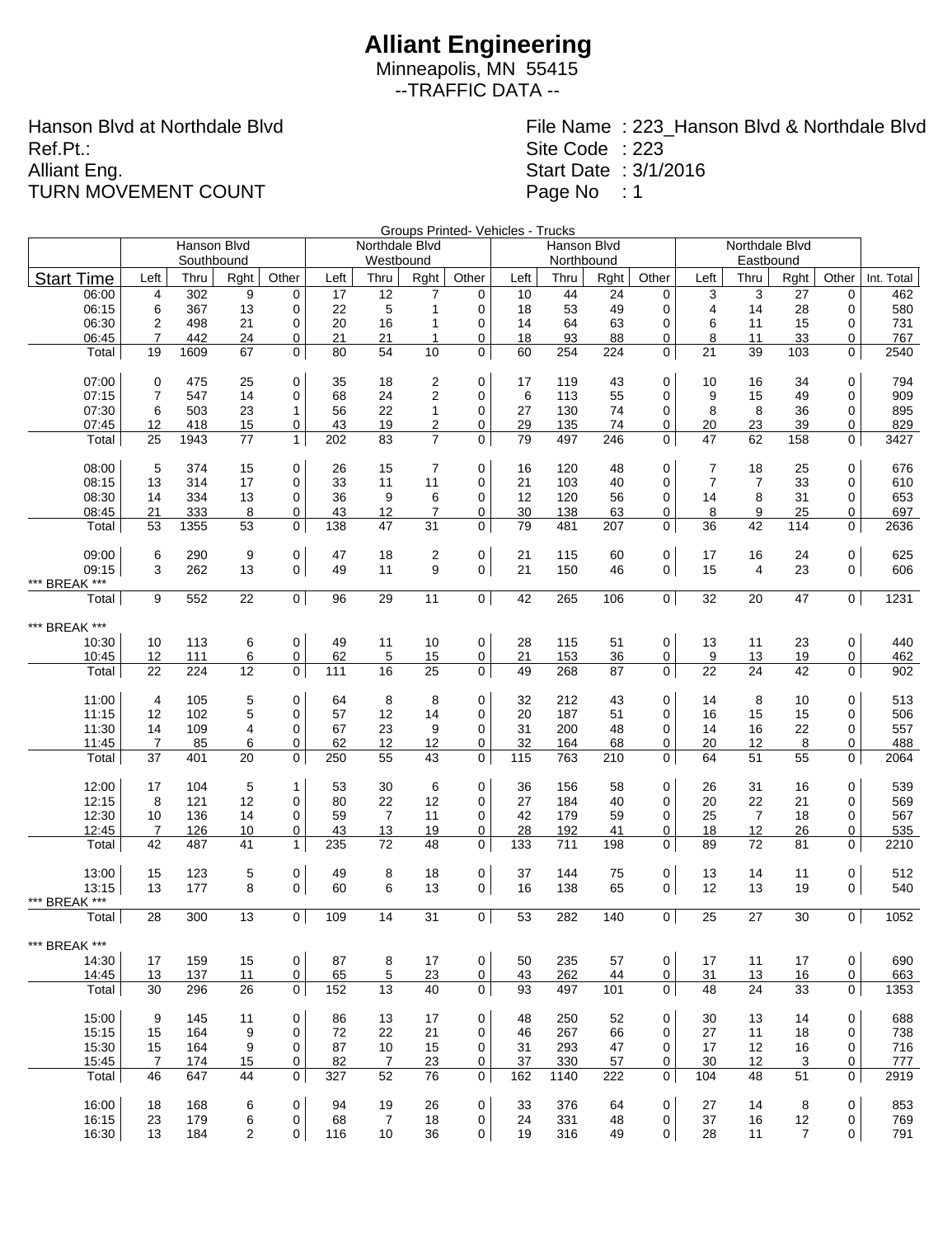Minneapolis, MN 55415 --TRAFFIC DATA --

Hanson Blvd at Northdale Blvd Ref.Pt.: Alliant Eng. TURN MOVEMENT COUNT

File Name : 223\_Hanson Blvd & Northdale Blvd

Site Code : 223

Start Date : 3/1/2016

Page No : 2

|                    | Groups Printed- Vehicles - Trucks |             |      |             |      |                |      |          |      |             |      |          |      |      |      |          |            |
|--------------------|-----------------------------------|-------------|------|-------------|------|----------------|------|----------|------|-------------|------|----------|------|------|------|----------|------------|
|                    |                                   | Hanson Blvd |      |             |      | Northdale Blvd |      |          |      | Hanson Blvd |      |          |      |      |      |          |            |
|                    |                                   | Southbound  |      |             |      | Westbound      |      |          |      | Northbound  |      |          |      |      |      |          |            |
| <b>Start Time</b>  | Left                              | Thru        | Rght | Other       | Left | Thru           | Rght | Other    | Left | Thru        | Rght | Other    | Left | Thru | Rght | Other    | Int. Total |
| 16:45              | 20                                | 193         | 5    | $\mathbf 0$ | 71   | 12             | 27   | 0        | 37   | 297         | 67   | 0        | 27   | 9    | 14   | 0        | 779        |
| Total              | 74                                | 724         | 19   | 0           | 349  | 48             | 107  | 0        | 113  | 1320        | 228  | 0        | 119  | 50   | 41   | 0        | 3192       |
| 17:00              | 8                                 | 133         | 7    | 0           | 53   | 17             | 29   | 0        | 34   | 479         | 64   |          |      | 22   | 9    | 0        | 880        |
|                    |                                   |             |      |             |      |                |      |          |      |             |      | 0        | 25   |      |      |          |            |
| 17:15              | 10                                | 151         | 8    | 0           | 40   | 16             | 12   | 0        | 24   | 299         | 66   | 0        | 30   | 24   |      | 0        | 682        |
| 17:30              | 19                                | 158         | 3    | 0           | 70   | 14             | 25   | $\Omega$ | 46   | 289         | 34   | 0        | 27   | 8    | 6    | 0        | 699        |
| 17:45              | 25                                | 162         | 4    | 0           | 67   | 16             | 40   | 0        | 54   | 271         | 72   | 0        | 33   | 9    | 10   | 0        | 763        |
| Total              | 62                                | 604         | 22   | 0           | 230  | 63             | 106  | 0        | 158  | 1338        | 236  | 0        | 115  | 63   | 27   | 0        | 3024       |
|                    |                                   |             |      |             |      |                |      |          |      |             |      |          |      |      |      |          |            |
| <b>Grand Total</b> | 447                               | 9142        | 416  | 2           | 2279 | 546            | 535  | 0        | 1136 | 7816        | 2205 | 0        | 722  | 522  | 782  | $\Omega$ | 26550      |
| Apprch %           | 4.5                               | 91.4        | 4.2  | 0           | 67.8 | 16.2           | 15.9 | 0        | 10.2 | 70.1        | 19.8 | 0        | 35.6 | 25.8 | 38.6 | 0        |            |
| Total %            | 1.7                               | 34.4        | 1.6  | 0           | 8.6  | 2.1            | 2    | 0        | 4.3  | 29.4        | 8.3  | 0        | 2.7  | 2    | 2.9  | 0        |            |
| Vehicles           | 429                               | 8939        | 407  | 2           | 2059 | 528            | 515  | 0        | 1118 | 7542        | 1975 | $\Omega$ | 711  | 508  | 775  | $\Omega$ | 25508      |
| % Vehicles         | 96                                | 97.8        | 97.8 | 100         | 90.3 | 96.7           | 96.3 | 0        | 98.4 | 96.5        | 89.6 | 0        | 98.5 | 97.3 | 99.1 | 0        | 96.1       |
| Trucks             | 18                                | 203         | 9    | 0           | 220  | 18             | 20   | 0        | 18   | 274         | 230  | 0        | 11   | 14   |      | $\Omega$ | 1042       |
| % Trucks           | 4                                 | 2.2         | 2.2  | 0           | 9.7  | 3.3            | 3.7  | 0        | 1.6  | 3.5         | 10.4 | 0        | 1.5  | 2.7  | 0.9  | 0        | 3.9        |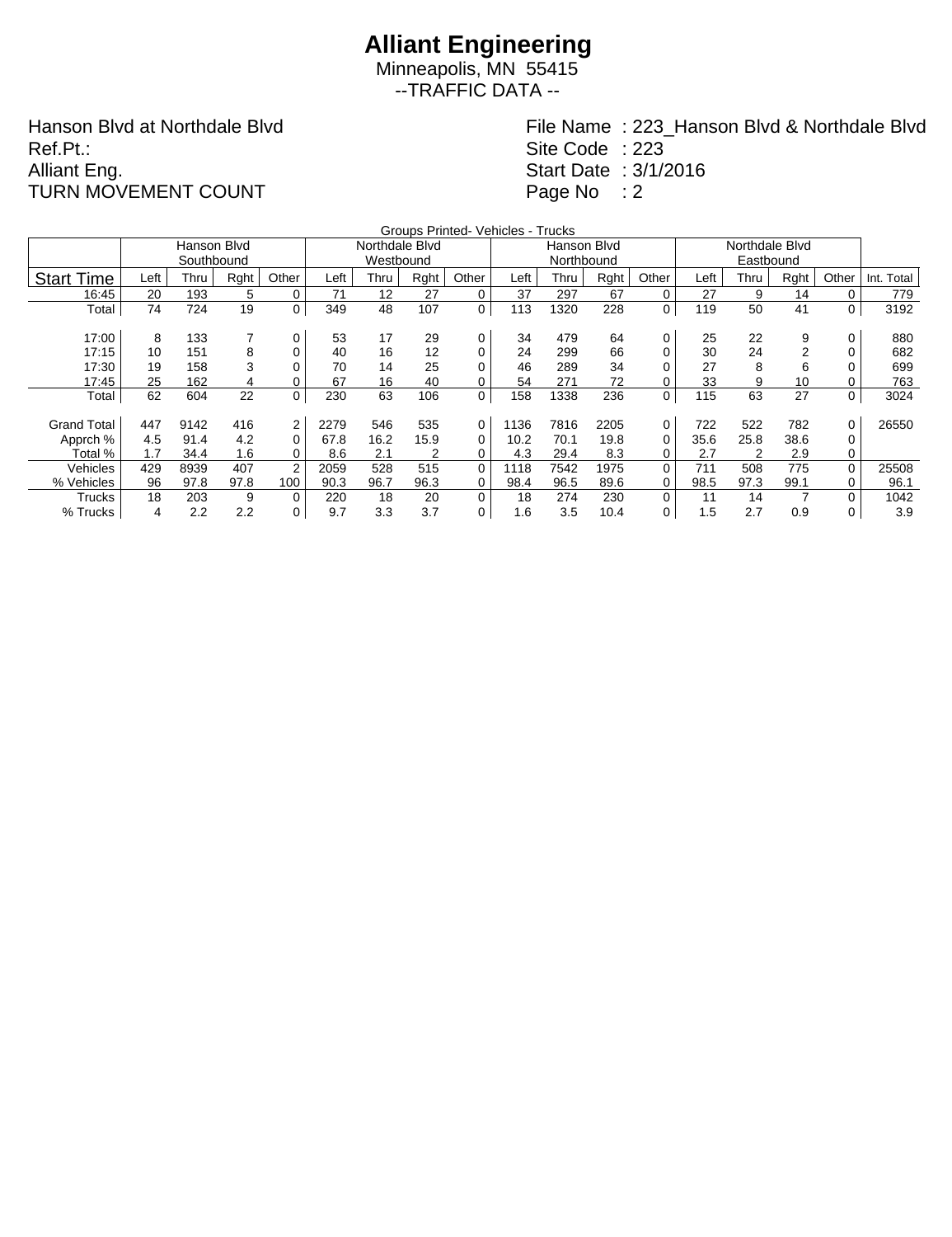Minneapolis, MN 55415 --TRAFFIC DATA --

Hanson Blvd at Northdale Blvd Ref.Pt.: Alliant Eng. TURN MOVEMENT COUNT

File Name : 223\_Hanson Blvd & Northdale Blvd Site Code : 223

Start Date : 3/1/2016 Page No : 3

|                                                      |            |      | Hanson Blvd |       |            | Northdale Blvd |           |      |       |            |                  | Hanson Blvd |                  |          |            |      | Northdale Blvd |      |           |            |            |  |  |  |
|------------------------------------------------------|------------|------|-------------|-------|------------|----------------|-----------|------|-------|------------|------------------|-------------|------------------|----------|------------|------|----------------|------|-----------|------------|------------|--|--|--|
|                                                      | Southbound |      |             |       |            |                | Westbound |      |       |            |                  |             | Northbound       |          |            |      |                |      | Eastbound |            |            |  |  |  |
| <b>Start Time</b>                                    | ∟eft       | Thru | Raht        | Other | App. Total | ∟eft           | Thru      | Rght | Other | App. Total | Left l           | Thru        | Rght             | Other    | App. Total | Left | Thru           | Raht | Other     | App. Total | Int. Total |  |  |  |
| Peak Hour Analysis From 06:00 to 11:45 - Peak 1 of 1 |            |      |             |       |            |                |           |      |       |            |                  |             |                  |          |            |      |                |      |           |            |            |  |  |  |
| Peak Hour for Entire Intersection Begins at 07:00    |            |      |             |       |            |                |           |      |       |            |                  |             |                  |          |            |      |                |      |           |            |            |  |  |  |
| 07:00                                                |            | 475  | 25          |       | 500        | 35             | 18        |      |       | 55         |                  | 119         | 43               |          | 179        | 10   | 16             | 34   |           | 60         | 794        |  |  |  |
| 07:15                                                |            | 547  | 14          |       | 568        | 68             | 24        | ◠    |       | 94         | 6                | 113         | 55               |          | 174        | 9    | 15             | 49   |           | 73         | 909        |  |  |  |
| 07:30                                                | 6.         | 503  | 23          |       | 533        | 56             | 22        |      | 0     | 79         | 27               | 130         | 74               |          | 231        | 8    | 8              | 36   |           | 52         | 895        |  |  |  |
| 07:45                                                | 12         | 418  | 15          |       | 445        | 43             | 19        |      |       | 64         | 29               | 135         | 74               |          | 238        | 20   | 23             | 39   |           | 82         | 829        |  |  |  |
| <b>Total Volume</b>                                  | 25         | 1943 | 77          |       | 2046       | 202            | 83        |      |       | 292        | 79               | 497         | 246              |          | 822        | 47   | 62             | 158  | 0         | 267        | 3427       |  |  |  |
| % App. Total                                         | 1.2        | 95   | 3.8         |       |            | 69.2           | 28.4      | 2.4  |       |            | 9.6              | 60.5        | 29.9             | $\Omega$ |            | 17.6 | 23.2           | 59.2 | $\Omega$  |            |            |  |  |  |
| <b>PHF</b>                                           | 521        | 888  | .770        | 250   | .901       | .743           | .865      | .875 | .000  | .777       | .68 <sup>1</sup> | .920        | .83 <sup>4</sup> | .000     | .863       | .588 | .674           | .806 | .000      | .814       | .943       |  |  |  |